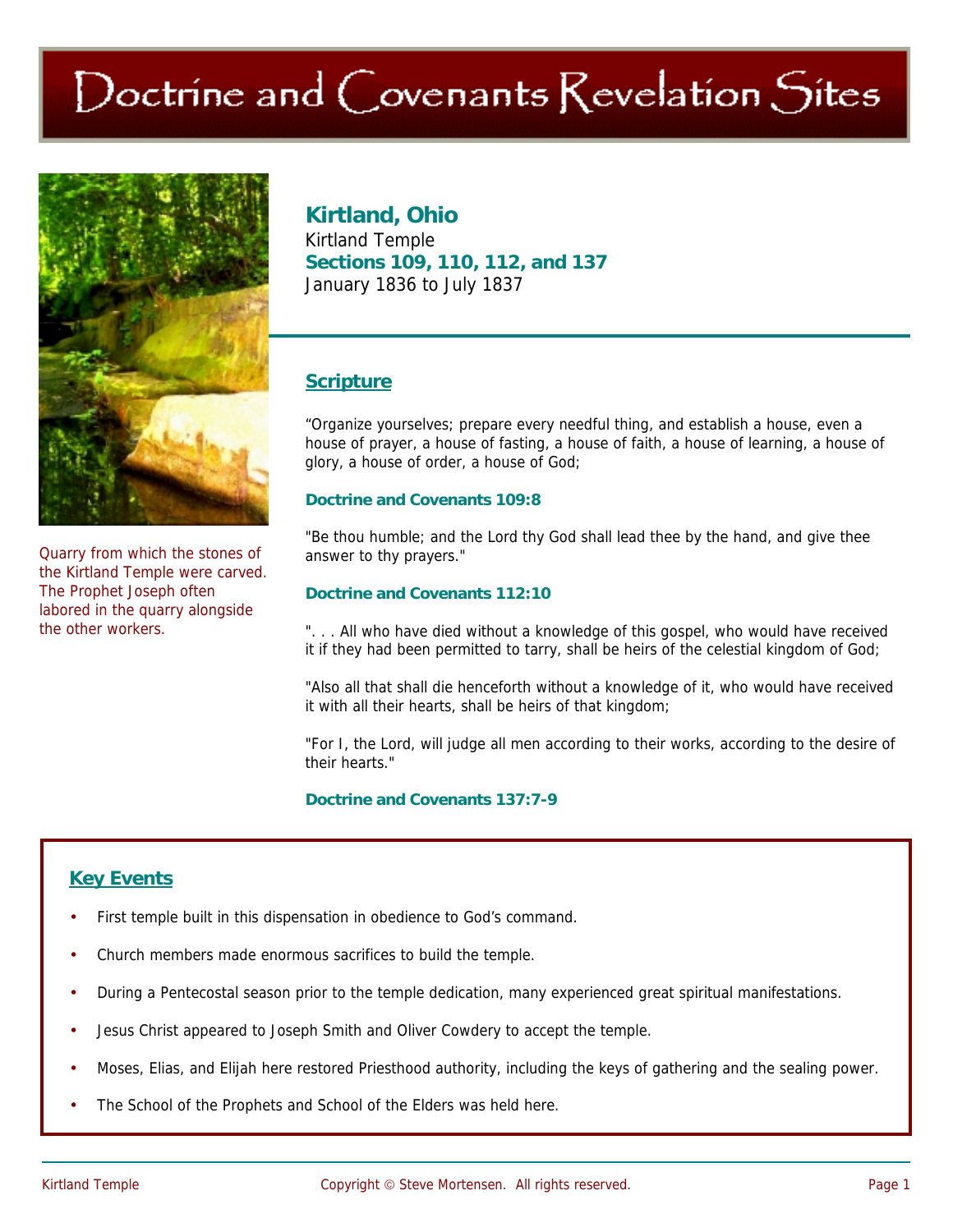

The temple dedication in early 1836 was accompanied by many heavenly manifestations, culminating in the appearance of Jesus Christ.

## **Words of Joseph Smith**

"The veil was taken from our minds, and the eyes of our understanding were opened. We saw the Lord standing upon the breastwork of the pulpit, before us; and under his feet was a paved work of pure gold, in color like amber. His eyes were as a flame of fire; the hair of his head was white like the pure snow; his countenance shone above the brightness of the sun; and his voice was as the sound of the rushing of great waters, even the voice of Jehovah, saying, 'I am the first and the last; I am he who liveth, I am he who was slain; I am your advocate with the Father. Behold, your sins are forgiven you; you are clean before me; therefore, lift up your heads and rejoice. Let the hearts of your brethren rejoice, and let the hearts of all my people rejoice, who have, with their might, built this house to my name. For behold, I have accepted this house, and my name shall be here; and I will manifest myself to my people in mercy in this house.'" (Doctrine and Covenants 110:1-7)